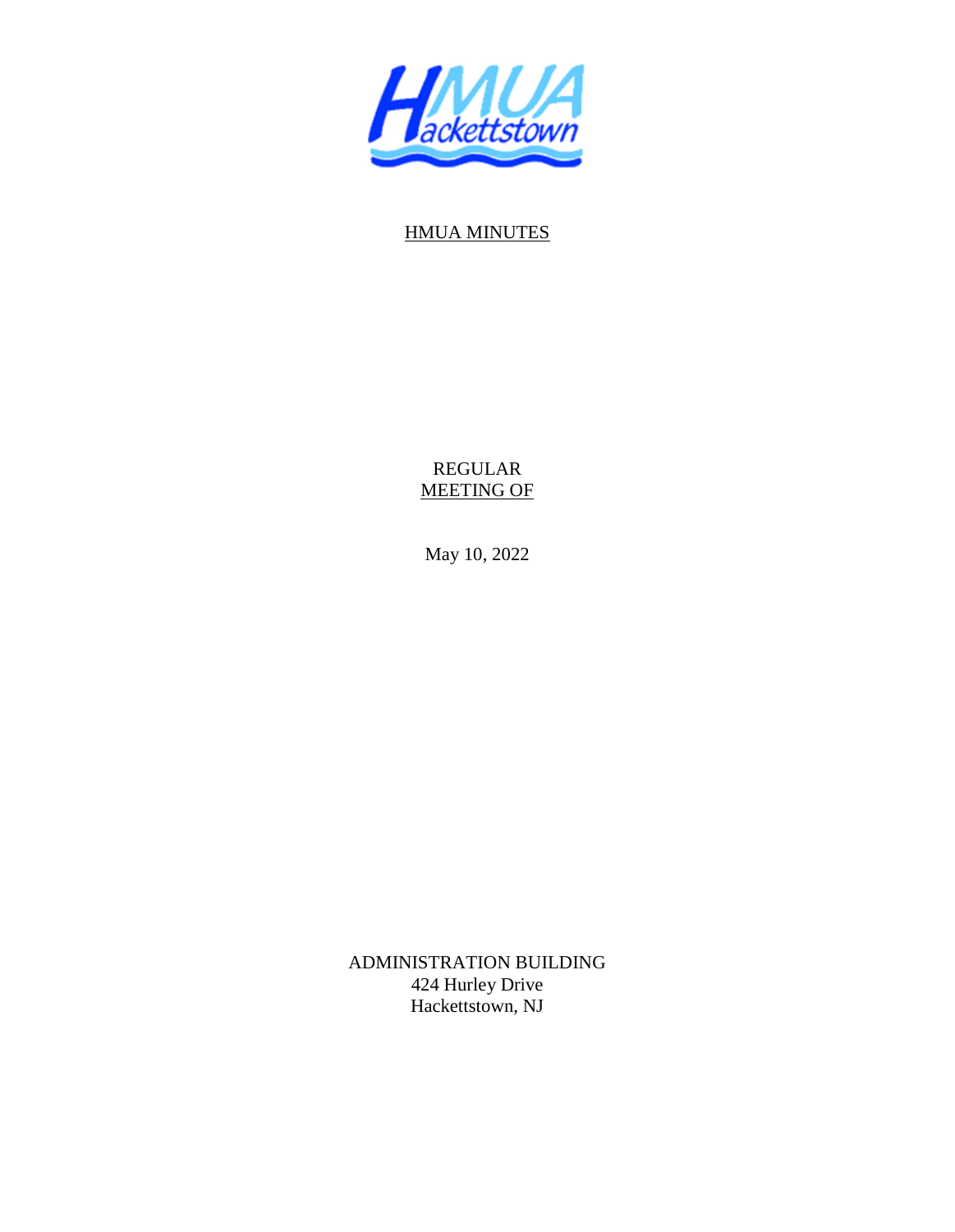

## REGULAR MEETING May 10, 2022

## JACOB GARABED ADMINISTRATION BUILDING

The meeting was called to order by Chairperson Kuster at 3:30 P.M over teleconference due to Executive Order No. 107 signed by NJ Governor Murphy and to promote the necessary social distancing to avoid the spread of COVID-19. Executive Director Corcoran announced that adequate notice of this meeting has been given to the area press and the Town of Hackettstown, and the meeting shall be convened and conducted in accordance with the requirements of the Open Public Meetings Act.

Roll call indicated the following members in attendance: Kuster, Harper, and John DiMaio.

Also attending: Counselor John Zaiter, Executive Director Kathleen Corcoran, Deputy Director Richard Tuttle and Recording Secretary Lasch.

Chairperson Kuster led a Salute of the United States Flag.

Chairperson Kuster indicated that the next agenda item was approval of the April 12, 2022 Meeting minutes. A motion to approve the minutes was made by Harper, being seconded by John DiMaio.

Ayes: Kuster, Harper and John DiMaio

Chairperson Kuster opened the meeting to public participation and noted that no members of the public announced their presence.

Chairperson Kuster stated the next agenda item was discussion and possible action regarding any project change orders. Executive Director Corcoran explained that the two bid allowances in the UV Project contract were not completely depleted; therefore the final contract amount reflects a reduction in the contract price in the amount of \$10,360.32 to \$643,339.68.

The following Resolution #22-3669 was proposed by Harper who moved its adoption:

Resolution #22-3669

 WHEREAS, there was a reduction in the contract price for the UV Replacement Project in the amount of \$10,360.32 due to unused allowance funds; therefore,

BE IT RESOLVED that Executive Director Corcoran is authorized to approve Contract Change Order No. 2 to modify the Final Contract Amount to \$643,339.68.

This Resolution was seconded by John DiMaio and upon roll call vote carried:

Ayes: Kuster, Harper and John DiMaio

Chairperson Kuster stated the next agenda item was to entertain a resolution approving the Operations Expense Account Requisitions #OEA-1234 and #OEA-1235 in the total aggregate amount of \$271,788.87. The following Resolution #22-3670 was proposed by John DiMaio who moved its adoption:

Resolution #22-3670

BE IT RESOLVED, that the following Operations Expense Requisitions be formally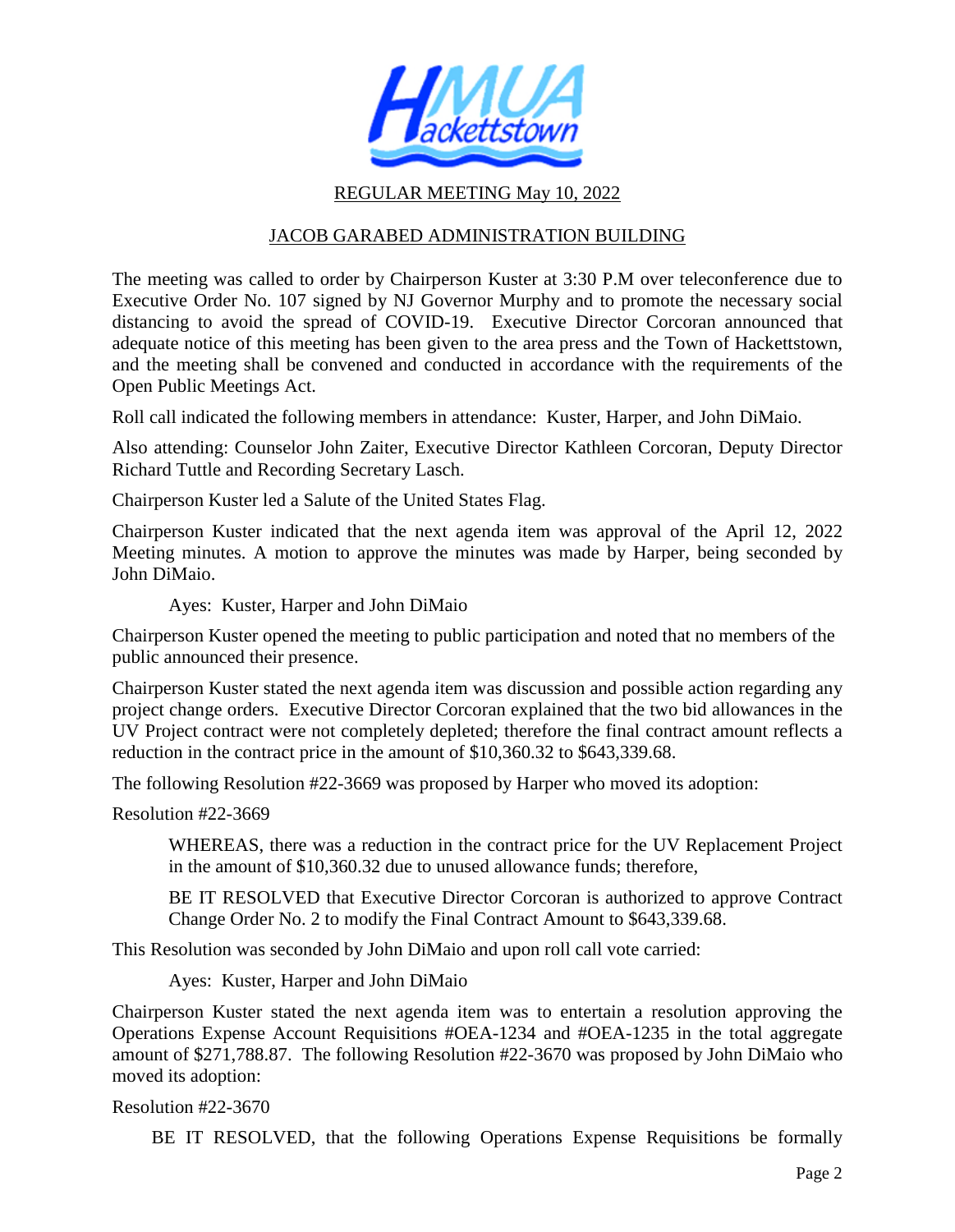

approved:

| Dated: April 8, 2022  | OEA-1234        | SL-10 | \$83,292.48  |
|-----------------------|-----------------|-------|--------------|
| Dated: April 22, 2022 | <b>OEA-1235</b> | SL-11 | \$188,496.39 |
|                       |                 | Total | \$271,788.87 |

This Resolution was seconded by Harper and upon roll call vote carried:

Ayes: Kuster, Harper, and John DiMaio

Chairperson Kuster stated the next agenda item was to entertain a resolution approving Renewal & Replacement Fund Requisition #RR-293 in the aggregate amount of \$109,617.52. The following Resolution #22-3671 was proposed by Harper who moved its adoption.

Resolution #22-3671

BE IT RESOLVED, that the following Renewal and Replacement Fund Requisition #RR-293 be formally approved:

REQUISITION #RR-293

| Applied Analytics, Inc.            | <b>ABB Flow Meter System</b> | 11,960.00       |
|------------------------------------|------------------------------|-----------------|
| <b>Capitol Supply Construction</b> | Mueller Hydrants             | \$<br>6,243.78  |
| <b>DeMaio Electrical Company</b>   | Contract 51S AFP #9          | \$<br>52,076.89 |
| Envirodyne Systems Inc.            | <b>Winsmith Reducer</b>      | 23,345.82       |
| Evonik Active Oxygens, LLC         | April 2022 Rental            | \$<br>1,500.00  |
| Ford Hall Company, Inc.            | <b>Clarifier Brushes</b>     | \$<br>5,188.64  |
| <b>Hoover Truck Centers</b>        | Mt. Olive Pump – Parts       | \$<br>1,955.39  |
| Mott MacDonald                     | Professional Engineering     | \$<br>4,427.00  |
| Rio Supply, Inc.                   | <b>Hydrant Meters</b>        | 2,920.00        |
|                                    | Total                        | 109,617.52      |

This Resolution was seconded by John DiMaio and upon roll call vote carried:

Ayes: Kuster, Harper, and John DiMaio

Chairperson Kuster stated the next agenda item was to entertain a Resolution approving General Fund #GF-19 in the amount of \$2,967.75. The following Resolution #22-3672 was proposed by John DiMaio who moved its adoption.

Resolution #22-3672

 BE IT RESOLVED, that the following General Fund Requisition #GF-19 be formally approved:

| <b>REQUISITION #GF-19</b> |                              |            |
|---------------------------|------------------------------|------------|
| Mott MacDonald            | 1.0 MG Water Tank/Water Main | \$2,967.75 |
|                           | Total                        | \$2,967.75 |

This Resolution was seconded by Harper and upon roll call vote carried:

Ayes: Kuster, Harper, and John DiMaio

Chairperson Kuster stated the next agenda item was to entertain a Resolution approving Escrow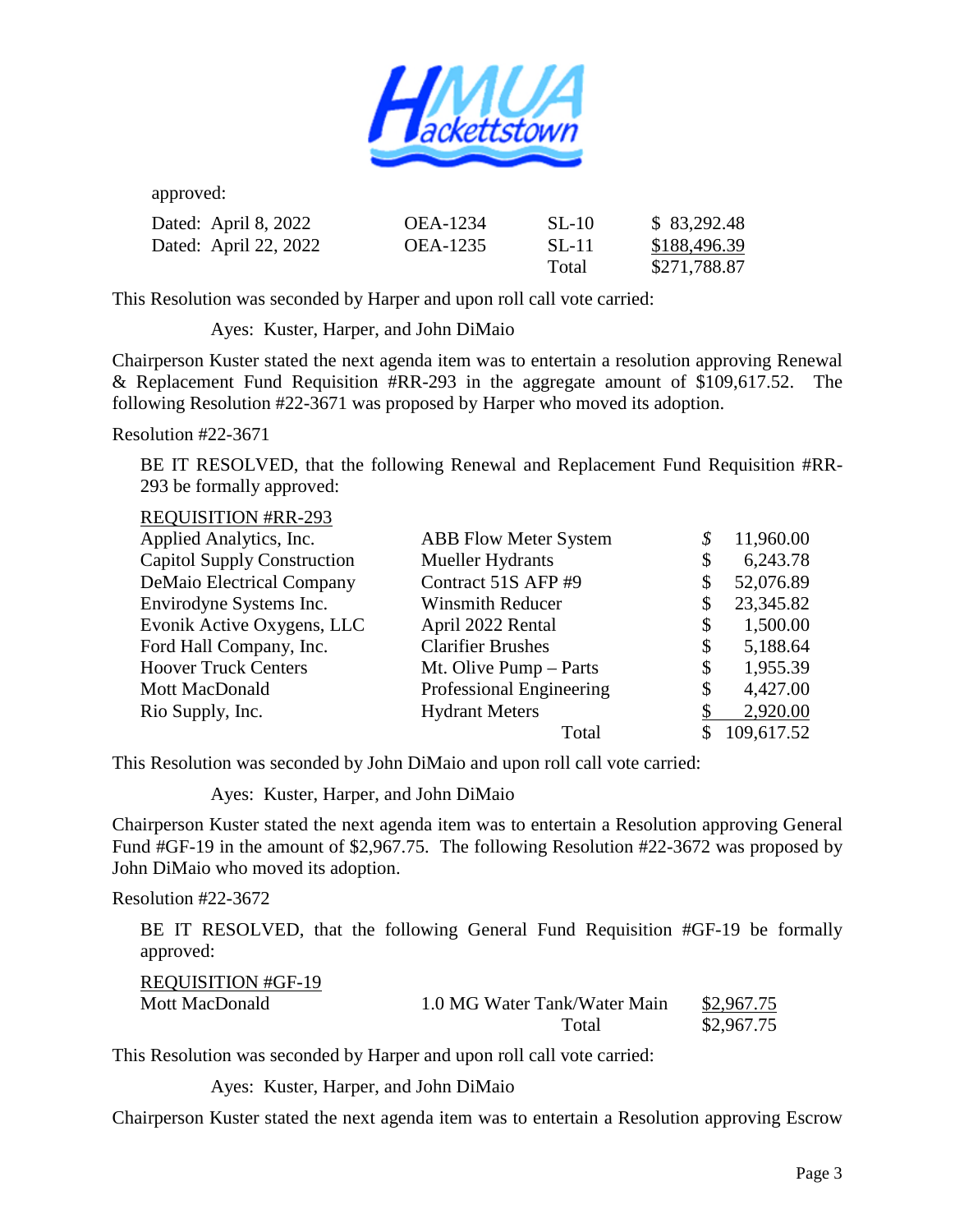

Subaccount Requisition #ESR-324 in the amount of \$12,966.36. The following Resolution #22- 3673 was proposed by Harper who moved its adoption.

Resolution #22-3673

BE IT RESOLVED, that the following Escrow Subaccount Requisition #ESR-324 be formally approved:

REQUISITION #ESR-324

| <b>Hackettstown MUA</b> | Minim/Water Rental       | 81.70     |
|-------------------------|--------------------------|-----------|
| <b>Hackettstown MUA</b> | Woodmont/Constr. Monitor | 484.36    |
| Minim Productions, Inc. | Refund Meter Rental      | 1,418.30  |
| Mott MacDonald          | Jade Hackettstown Assoc  | 10,982.00 |
|                         | Total                    | 12,966.36 |

This Resolution was seconded by John DiMaio and upon roll call vote carried:

Ayes: Kuster, Harper, and John DiMaio

Chairperson Kuster stated the next agenda item was to entertain subordinate bond resolution in connection with the New Jersey Water Bank Financing Program for HMUA Contract Nos. 52W and 53W. The following resolution #22-3674 was proposed by Harper who moved its adoption.

Resolution #22-3674

**WHEREAS**, The Town of Hackettstown Municipal Utilities Authority (the "Authority"), a public body corporate and politic of the State of New Jersey (the "State"), has determined that there exists a need within the service area of the Authority to acquire, construct, renovate, install or refinance the Project (the "Project"), as described herein and as further defined in each of that certain Loan Agreement (the "I-Bank Loan Agreement") to be entered into by and between the Authority and the New Jersey Infrastructure Bank (the "I-Bank") and that certain Loan Agreement (the "Fund Loan Agreement" and, together with the I-Bank Loan Agreement, the "Loan Agreements") to be entered into by and between the Authority and the State acting by and through the New Jersey Department of Environmental Protection all pursuant to the New Jersey Water Bank Financing Program (the "Program"); and

**WHEREAS**, the Authority has determined to finance or refinance the acquisition, construction, renovation or installation of the Project with the proceeds of a loan to be made by each of the I-Bank (the "I-Bank Loan") and the State (the "Fund Loan" and, together with the I-Bank Loan, the "Loans") pursuant to the I-Bank Loan Agreement and the Fund Loan Agreement, respectively; and

**WHEREAS**, to evidence the Loans, each of the I-Bank and the State require the Authority to authorize, execute, attest and deliver the Authority's Subordinate Bond to the I-Bank (the "I-Bank Loan Bond") and Subordinate Bond to the State (the "Fund Loan Bond" and, together with the I-Bank Loan Bond, the "Authority Subordinate Bonds") pursuant to the terms of the Municipal and County Utilities Authorities Law of the State, constituting Chapter 14B of Title 40 of the Revised Statutes of the State (the "Utilities Authorities Law"), other applicable law and the Loan Agreements; and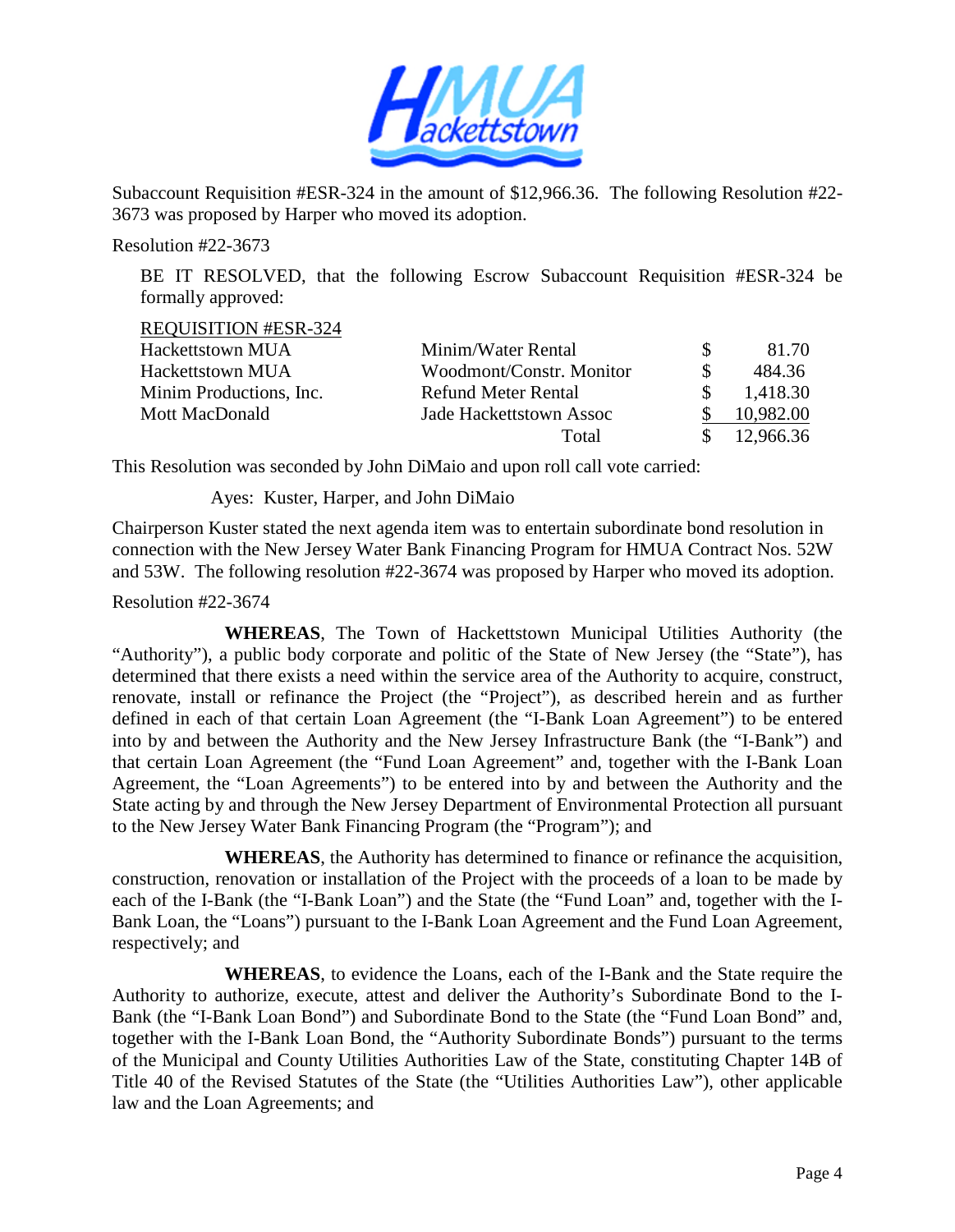

**WHEREAS**, the I-Bank and the State have expressed their desire to close in escrow the making of one or more of the Loans, the issuance of one or more of the Authority Subordinate Bonds and the execution and delivery of one or more of the Loan Agreements, all pursuant to the terms of an Escrow Agreement (the "Escrow Agreement") to be entered into by and among the I-Bank, the State, the escrow agent named therein and the Authority; and

**WHEREAS,** the Authority has determined to temporarily finance or refinance the acquisition, construction, renovation or installation of the Project prior to the closing with respect to the Program, and to undertake such temporary financing with the proceeds of a short-term loan to be made by the I-Bank (the "Construction Loan") to the Authority, as evidenced by the issuance of the Authority's Subordinate Notes (the "Authority Subordinate Notes"), pursuant to the Construction Financing Program of the I-Bank (the "Construction Financing Program"); and

**WHEREAS**, N.J.S.A. 40:14B-27 of the Utilities Authorities Law allows for the sale of the I-Bank Loan Bond and the Fund Loan Bond to the I-Bank and the State, respectively, without any public offering, and N.J.S.A. 58:11B-9(a) allows for the sale of the I-Bank Loan Bond to the I-Bank without any public offering, all under the terms and conditions set forth in the following resolution; and

**WHEREAS**, N.J.S.A. 40:14B-27 of the Utilities Authorities Law, Section 24 of the Local Authorities Fiscal Control Law (N.J.S.A. 40A:5A-1 *et seq*.) and N.J.S.A. 58:11B-9(a) each allow for the sale of the Authority Subordinate Notes to the I-Bank, without any public offering, all pursuant to the terms and conditions set forth therein; and

**WHEREAS**, the Authority has heretofore issued revenue bonds pursuant to a resolution of the Authority adopted on October 3, 1967, entitled: "Resolution Authorizing the Issuance of Revenue Bonds of The Town of Hackettstown Municipal Utilities Authority", as amended and supplemented (the "General Bond Resolution"), where under, all the Revenues of the Authority, as defined and provided for therein, have been pledged to the payment of the principal of, redemption price, if any, and interest on any revenue bonds heretofore or hereafter issued by the Authority under the General Bond Resolution (the "Revenue Bonds"), to the extent and in the manner provided in the General Bond Resolution; and

**WHEREAS**, the provisions of Sections 616 and 622 of the General Bond Resolution authorize the Authority to issue subordinated indebtedness payable out of the General Fund created and established by the General Bond Resolution, all in accordance with and upon the terms and conditions set forth in the General Bond Resolution and, in particular, Sections 616 and 622 thereof; and

**WHEREAS**, the Authority is desirous of authorizing the issuance of the Authority Subordinate Bonds and the Authority Subordinate Notes as subordinated indebtedness;

**NOW, THEREFORE, BE IT RESOLVED BY THE TOWN OF HACKETTSTOWN MUNICIPAL UTILITIES AUTHORITY**, and the members or commissioners thereof, **AS FOLLOWS:** 

Determination to Undertake the Project. The Authority does hereby determine to undertake the following improvements to the Authority's water system: (A) construction of a new water storage tank with related water distribution lines; and (B) replacement of lead (which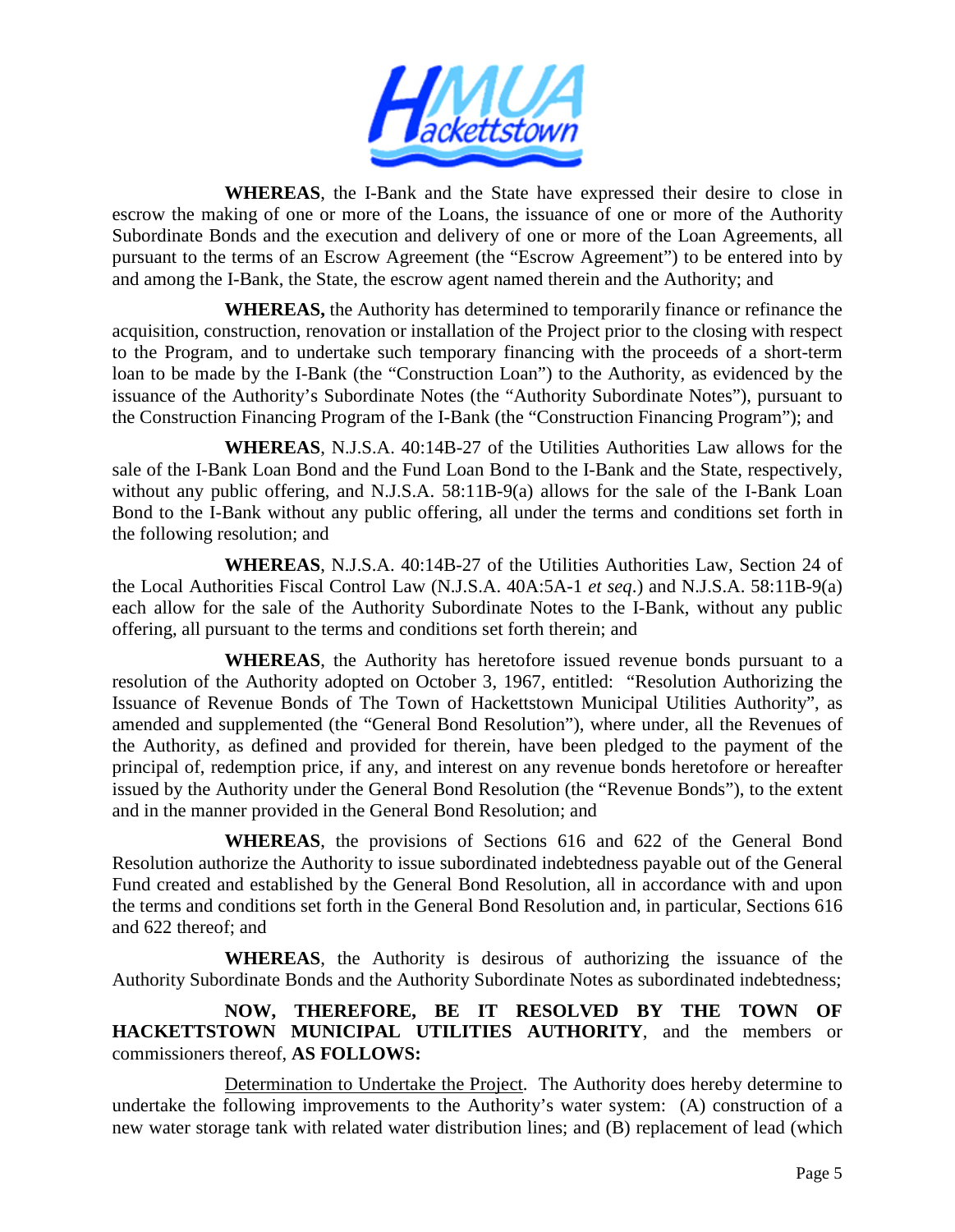

includes galvanized) water service lines (collectively, the "Project"). It is hereby determined and stated that the components of the Project are purposes for which Additional Bonds (as defined in the General Bond Resolution) of the Authority could be authorized, and thus are permitted purposes for the issuance of subordinated indebtedness as provided in Sections 616 and 622 of the General Bond Resolution.

Estimated Cost of the Project. The estimated maximum total cost of the Project, as defined in the Utilities Authorities Law, is **\$**7,500,000.

Authorization of Authority Subordinate Bonds and Authority Subordinate Notes. In accordance with Sections 25 and 26 of the Utilities Authorities Law and subject to and pursuant to the provisions of this resolution, bonds and notes of the Authority (herein referred to as the Authority Subordinate Bonds and the Authority Subordinate Notes, respectively) in one or more series are hereby authorized to be issued in the principal amount not to exceed **\$**7,500,000 for the purpose of raising funds to pay the costs of the Project, including the funding of costs of issuance.

Payment of Authority Subordinate Bonds and Authority Subordinate Notes. The Authority does hereby determine that the Authority Subordinate Bonds and the Authority Subordinate Notes shall be and constitute subordinated indebtedness, and shall be payable from amounts in the General Fund established and created by the General Bond Resolution in the manner and upon the terms and conditions set forth in the General Bond Resolution and this resolution.

Award of Authority Subordinate Bonds. In accordance with N.J.S.A. 40:14B-27 of the Utilities Authorities Law and N.J.S.A. 58:11B-9(a), the Authority hereby sells and awards its (a) I-Bank Loan Bond to the I-Bank in accordance with the provisions of this resolution and (b) Fund Loan Bond to the State in accordance with the provisions of this resolution.

Basic Terms of Authority Subordinate Bonds; Delegation of Power to Make Certain Determinations. The chairman or vice chairman of the Authority (the "Chairman") or the Secretary of the Authority is hereby authorized to determine, in accordance with the Utilities Authorities Law and pursuant to the terms and conditions established by the I-Bank and the State under the Loan Agreements and the terms and conditions of this resolution, the following items with respect to the I-Bank Loan Bond and the Fund Loan Bond:

- The aggregate principal amount of the I-Bank Loan Bond to be issued and the aggregate principal amount of the Fund Loan Bond to be issued, which amounts in the aggregate shall not exceed **\$**7,500,000;
- The maturity and annual principal installments of the Authority Subordinate Bonds, which maturity shall not exceed thirty (30) years;

The date of the Authority Subordinate Bonds;

The interest rates of the Authority Subordinate Bonds;

- The purchase price for the Authority Subordinate Bonds; and
- The terms and conditions under which the Authority Subordinate Bonds shall be subject to redemption prior to their stated maturities.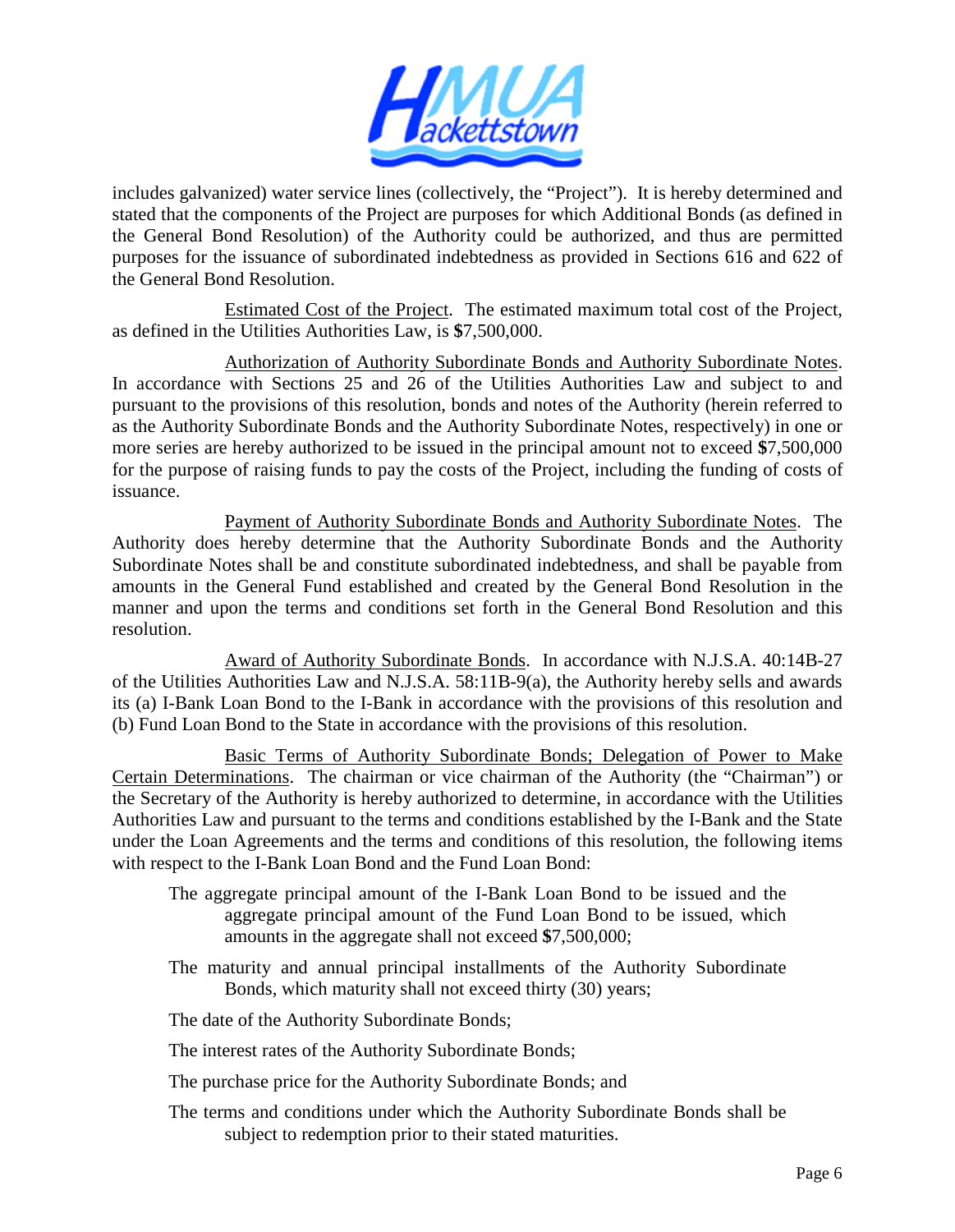

Determinations Conclusive. Any determination made by the Chairman or the Secretary pursuant to the terms of this resolution shall be conclusively evidenced by the execution and attestation of the Authority Subordinate Bonds by the parties authorized under Section 8(c) of this resolution.

Further Terms of Authority Subordinate Bonds. The Authority hereby determines that certain terms of the Authority Subordinate Bonds shall be as follows:

- The Fund Loan Bond shall be issued in a single denomination and shall be numbered R-1F, or as may otherwise be determined by the Chairman or the Secretary. The I-Bank Loan Bond shall be issued in a single denomination and shall be numbered R-1I, or as may otherwise be determined by the Chairman or the Secretary;
- The Authority Subordinate Bonds shall be issued in fully registered form and shall be payable to the registered owners thereof as to both principal and interest in lawful money of the United States of America; and
- The Authority Subordinate Bonds shall be executed by the manual or facsimile signature of the Chairman, and the Secretary or the Assistant Secretary of the Authority (the "Secretary"), by manual signature, shall attest to the execution of the Authority Subordinate Bonds and shall affix, imprint, engrave or reproduce thereon the corporate seal of the Authority.

Forms of Authority Subordinate Bonds. The Fund Loan Bond and the I-Bank Loan Bond shall be substantially in the forms set forth in Exhibit A and Exhibit B hereto, respectively, with such changes, insertions and omissions as may be approved by the Chairman, such approval to be evidenced by the signature of the Chairman on the Authority Subordinate Bonds.

Participation in Construction Financing Program; Terms of Authority Subordinate Notes. The Authority does hereby determine to temporarily finance or refinance the acquisition, construction, renovation or installation of the Project prior to the closing with respect to the Program, pursuant to the Construction Financing Program. The terms and conditions of the Authority Subordinate Notes, and the form thereof, shall be provided for by supplemental resolutions to be hereafter adopted by the Authority.

Authorized Parties. The law firm of Rogut McCarthy LLC, bond counsel to the Authority, is hereby authorized to arrange for the printing of the Authority Subordinate Bonds and the Authority Subordinate Notes, which law firm may authorize McCarter & English, LLP, bond counsel to the I-Bank and the State for the Program, to arrange for same. The Authority auditor is hereby authorized, if necessary, to prepare the financial information, if any, necessary in connection with the issuance of the Authority Subordinate Bonds and the Authority Subordinate Notes. The Chairman, the Treasurer and the Secretary (collectively, the "Authorized Authority Officers") are hereby severally authorized to execute any certificates necessary or desirable in connection with the financial and other information.

Authority to Adopt Confirming Resolution. The terms of the Authority Subordinate Bonds authorized to be determined by the Authorized Authority Officers pursuant to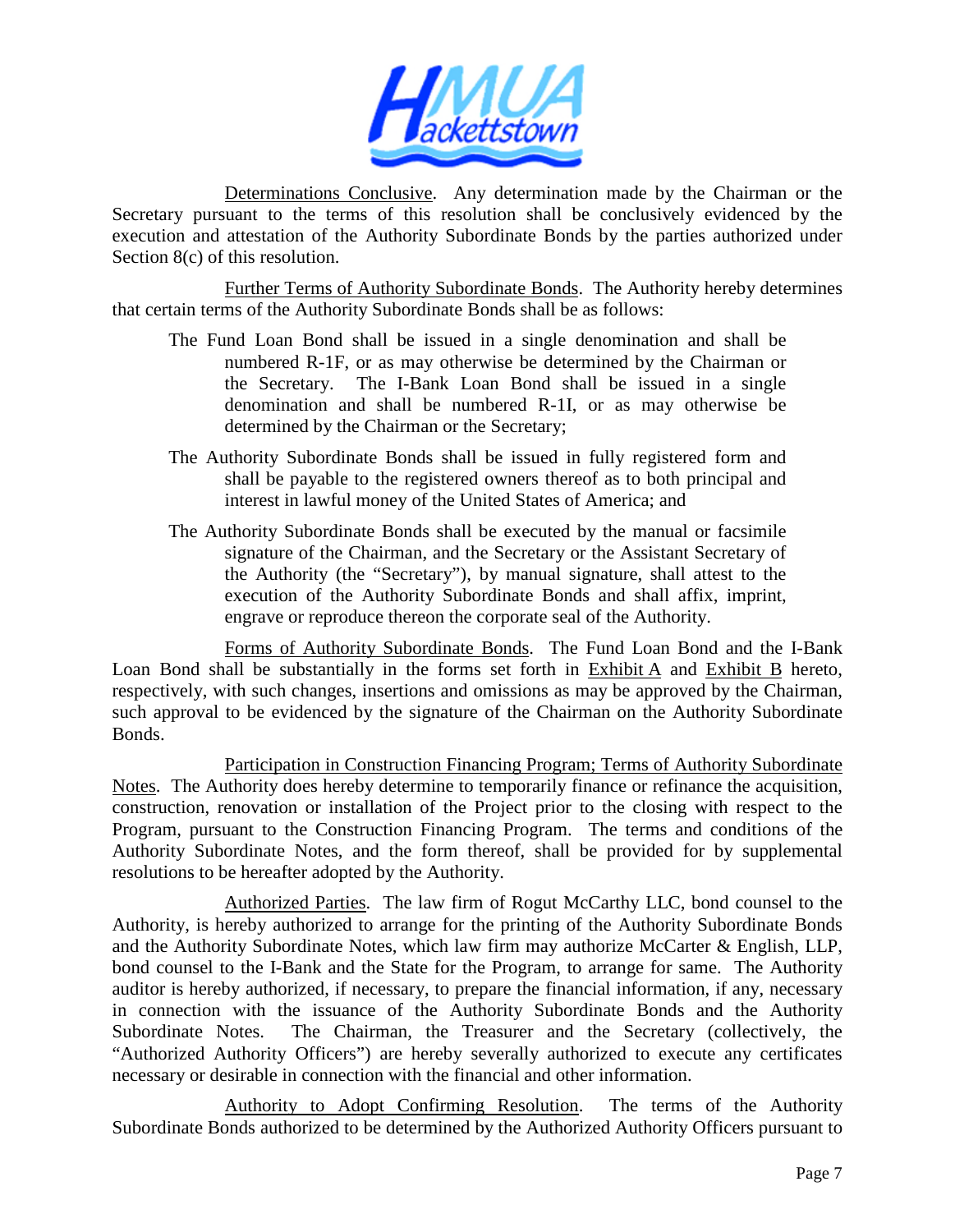

and in accordance with Section 6 of this resolution shall be ratified by a confirming resolution to be hereafter adopted by the Authority prior to the issuance of the Authority Subordinate Bonds.

Delivery of Authority Subordinate Bonds and Authority Subordinate Notes. Each Authorized Authority Officer is hereby authorized to execute any certificate or document necessary or desirable in connection with the sale of the Authority Subordinate Bonds and the Authority Subordinate Notes and is hereby further authorized to deliver same to the I-Bank and the State upon delivery of the Authority Subordinate Bonds and the Authority Subordinate Notes and the receipt of payment therefor in accordance with the Loan Agreements.

Execution of Agreements. The I-Bank Loan Agreement, the Fund Loan Agreement and the Escrow Agreement (collectively, the "Financing Documents") are hereby authorized to be manually executed and delivered on behalf of the Authority by the Chairman in substantially the forms presented to the Authority with this resolution and hereby made a part of this resolution as though set forth in full herein, with such changes as the Chairman, in his or her sole discretion, after consultation with counsel, bond counsel and any other advisors to the Authority (the "Authority Consultants") and after further consultation with the I-Bank, the State and their representatives, agents, counsel and advisors (collectively, the "Program Consultants" and, together with the Authority Consultants, the "Consultants"), shall determine, such determination to be conclusively evidenced by the execution of each such Financing Document by the Chairman. The Secretary is hereby authorized, if necessary, to attest by manual signature to the execution of the Financing Documents by the Chairman and to affix, imprint, engrave or reproduce the corporate seal of the Authority to such Financing Documents.

Authorized Actions. The Authorized Authority Officers are hereby further severally authorized to (i) manually execute and deliver and the Secretary is hereby further authorized to attest by manual signature to such execution and to affix, imprint, engrave or reproduce the corporate seal of the Authority to any document, instrument or closing certificate deemed necessary, desirable or convenient by the Authorized Authority Officers or the Secretary, as applicable, in their respective sole discretion, after consultation with the Consultants, to be executed in connection with the execution and delivery of the Financing Documents and the Authority Subordinate Bonds and the Authority Subordinate Notes and the consummation of the transactions contemplated thereby, which determination shall be conclusively evidenced by the execution of each such document, instrument or closing certificate by the party authorized under this resolution to execute such document, instrument or closing certificate and (ii) perform such other actions as the Authorized Authority Officers deem necessary, desirable or convenient in relation to the execution and delivery thereof.

Subordinate Nature of Authority Subordinate Bonds and Authority Subordinate Notes. i) In the event of any insolvency or bankruptcy proceedings, or any receivership, liquidation, reorganization or other similar proceedings in connection therewith, relative to the Authority or to its property, or in the event of any proceedings for voluntary liquidation, dissolution or other winding up of the Authority, whether or not involving insolvency or bankruptcy, the holders of all Revenue Bonds shall be entitled to receive payment in full of all payments on such Revenue Bonds before the holders of all outstanding Authority Subordinate Bonds and Authority Subordinate Notes are entitled to receive any payment from the Revenues (as defined in the General Bond Resolution).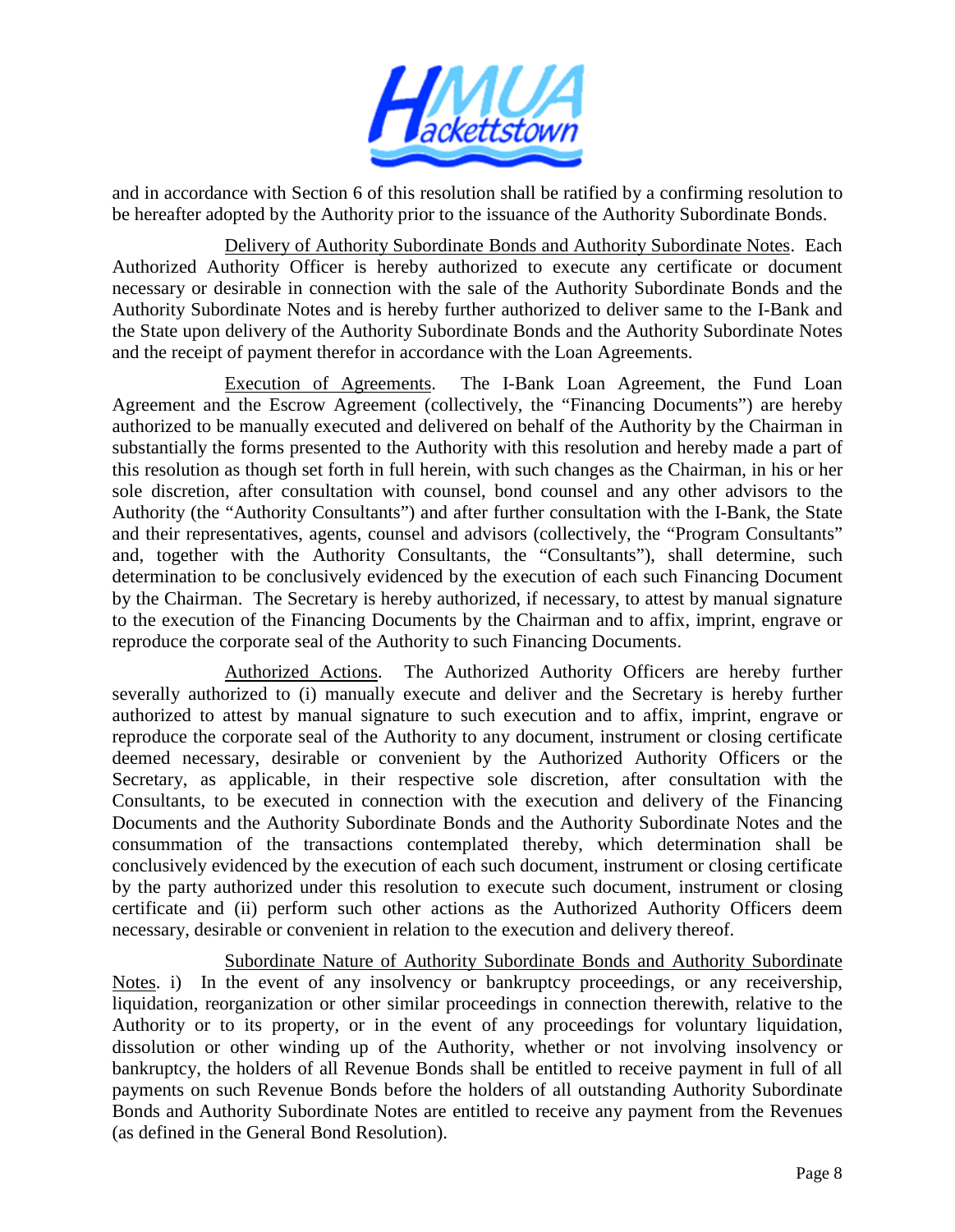

In the event that any of the Authority Subordinate Bonds and the Authority Subordinate Notes are declared due and payable before their expressed maturity because of the occurrence of a default (under circumstances when the provisions of (A) above shall not be applicable), the holders of all Revenue Bonds at such time outstanding shall be entitled to receive payment in full of all payments then due on such Revenue Bonds before the holders of such Authority Subordinate Bonds and Authority Subordinate Notes are entitled to receive any accelerated payment from the Revenues of principal or interest upon such Authority Subordinate Bonds and Authority Subordinate Notes. Any event of default with respect to the Authority Subordinate Bonds and Authority Subordinate Notes shall not in itself create the right to declare an event of default with respect to the Revenue Bonds.

If any event of default with respect to the Revenue Bonds shall have occurred and be continuing (under circumstances when the provisions of (A) above shall not be applicable), the holders of all Revenue Bonds then outstanding shall be entitled to receive payment in full of all payments on all such Revenue Bonds before the holders of the Authority Subordinate Bonds and the Authority Subordinate Notes are entitled to receive any accelerated payment from the Revenues of principal or interest on such Authority Subordinate Bonds and Authority Subordinate Notes.

No holder of any Revenue Bonds shall be prejudiced in such holder's right to enforce subordination of the Authority Subordinate Bonds and the Authority Subordinate Notes by any act or failure to act on the part of the Authority.

The provisions of  $(A)$ ,  $(B)$ ,  $(C)$  and  $(D)$  above are solely for the purpose of defining the relative rights of the holders of the Revenue Bonds on the one hand and the holders of the Authority Subordinate Bonds and the Authority Subordinate Notes on the other hand, and nothing herein shall impair, as between the Authority and the holders of the Authority Subordinate Bonds and the Authority Subordinate Notes, the duty of the Authority, which is unconditional and absolute, to pay to the holders of the Authority Subordinate Bonds and the Authority Subordinate Notes, the principal thereon and premium, if any, and interest thereon in accordance with their terms, nor shall anything herein prevent the holders of the Authority Subordinate Bonds and the Authority Subordinate Notes from exercising all remedies otherwise permitted by applicable law upon default under the General Bond Resolution, subject to the rights under (A), (B), (C) and (D) above of the holders of the Revenue Bonds to receive cash, property or securities otherwise payable or deliverable to the holders of the Authority Subordinate Bonds and the Authority Subordinate Notes.

Withdrawals from the General Fund. In accordance with Section 511 of the General Bond Resolution and provided that the amount in every account or fund created and established by the General Bond Resolution, including the Bond Service Fund, the Sinking Fund, the Bond Reserve Fund and the Renewal and Replacement Fund, equals or exceeds the amount required to be therein and that the Authority is not in default in the payment of the principal of or interest on or redemption price of any Revenue Bonds, the trustee under the General Bond Resolution, in accordance with written instructions to be provided by the Authority, is hereby authorized and directed to withdraw from the General Fund from time to time amounts necessary to satisfy the debt service payments with respect to the Authority Subordinate Bonds and the Authority Subordinate Notes.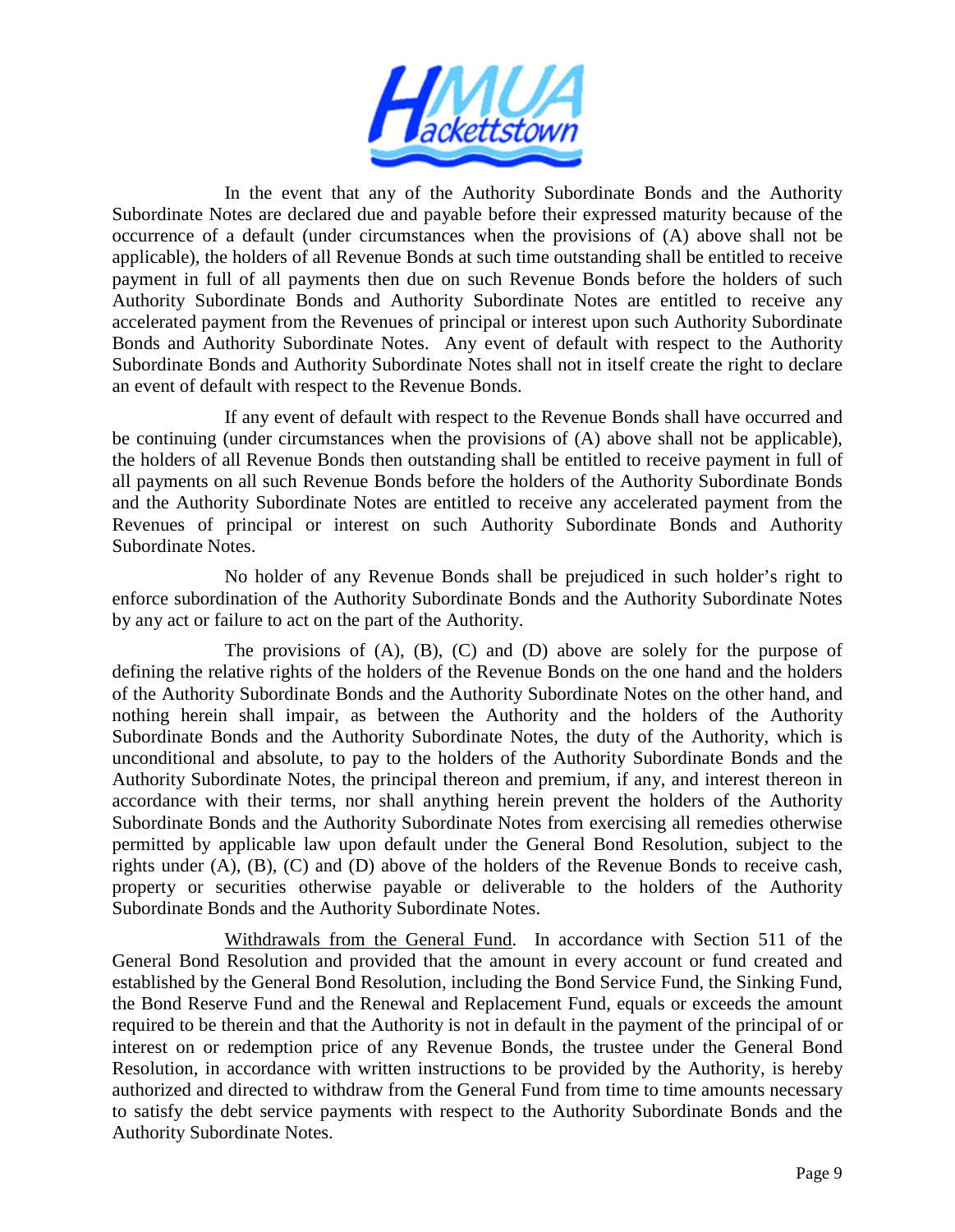

Covenant to Pay Authority Subordinate Bonds and Authority Subordinate Notes. The Authority hereby particularly covenants and agrees with the holders of the Authority Subordinate Bonds and the Authority Subordinate Notes and makes provisions which shall be a part of its contract with such holders, that the Authority will pay or cause to be paid the principal of every Authority Subordinate Bond and Authority Subordinate Note and the interest thereon at the date and place and in the manner mentioned in such Authority Subordinate Bond and Authority Subordinate Note according to the true intent and meaning thereof and will carry out and perform all of the acts and things required of it by the terms of this resolution.

Reimbursement Intent. The Authority intends to issue the Authority Subordinate Bonds and the Authority Subordinate Notes to finance the cost of the Project. If the Authority incurs such costs prior to the issuance of the Authority Subordinate Bonds or the Authority Subordinate Notes, the Authority hereby states its reasonable expectation to reimburse itself for such expenditures with the proceeds of the Authority Subordinate Bonds and the Authority Subordinate Notes in the maximum principal amount of Authority Subordinate Bonds and Authority Subordinate Notes authorized by this resolution.

Resolution Constitutes Contract. In consideration of the purchase and acceptance of the Authority Subordinate Bonds and the Authority Subordinate Notes by those who shall hold the same from time to time, the provisions of this resolution shall be deemed to be and shall constitute contracts between the Authority and the holders from time to time of the Authority Subordinate Bonds and the Authority Subordinate Notes.

Security for Authority Subordinate Bonds and Authority Subordinate Notes Upon Discharge of General Bond Resolution. Upon the discharge of the lien, benefit and security of the General Bond Resolution in accordance with the terms thereof when there are no outstanding Revenue Bonds of the Authority, the Authority Subordinate Bonds and the Authority Subordinate Notes shall be secured by a pledge of and a lien on all revenues, funds and moneys of the Authority, including, but not limited to, service charges imposed upon users of the water and sanitary sewerage systems and annual charges received pursuant to any service contract between the Authority and the Town of Hackettstown applicable to and securing the Authority Subordinate Bonds and the Authority Subordinate Notes.

No Recourse. No recourse shall be had for the payment of the principal or redemption price, if any, of or the interest on the Authority Subordinate Bonds and the Authority Subordinate Notes or for any claim based thereon or on this resolution against any member or other officer of the Authority or any person executing the Authority Subordinate Bonds and the Authority Subordinate Notes. The Authority Subordinate Bonds and the Authority Subordinate Notes are not and shall not be in any way a debt or liability of the State or of any county or municipality, and do not and shall not create or constitute any indebtedness, liability or obligation of the State or of any county or municipality, either legal, moral or otherwise.

Authorization for Resolution. This resolution is adopted by virtue of the Utilities Authorities Law and pursuant to its provisions, and the Authority has ascertained and hereby determines that adoption of this resolution is necessary to carry out the powers, purposes and duties expressly provided in the Utilities Authorities Law and that each and every matter and thing as to which provision is made in this resolution is necessary in order to carry out and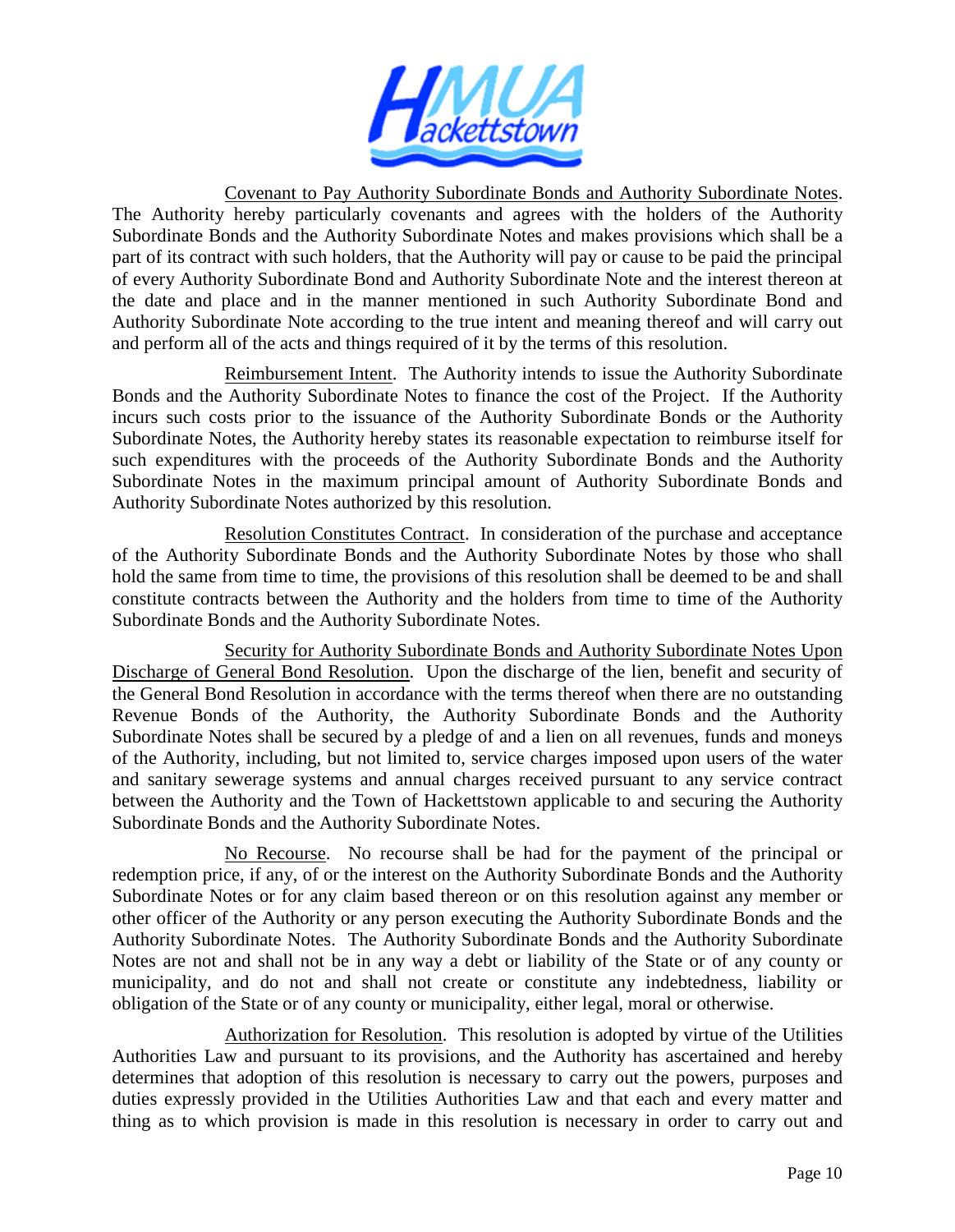

effectuate the purposes of the Authority in accordance with the Utilities Authorities Law.

Capitalized Terms. All capitalized words and terms used but not defined in this resolution shall have the meanings ascribed to such words and terms, respectively, in the preambles to this resolution.

Filing of Resolution. The Secretary is hereby authorized and directed to cause copies of this resolution to be filed for public inspection in the following places: in the office of the Town Clerk of the Town of Hackettstown, 215 West Stiger Street, Hackettstown, New Jersey; and in the office of the Authority, 424 Hurley Drive, Hackettstown, New Jersey.

Publication of Notice. The Secretary is hereby authorized and directed to cause to be published, after completion of filing of copies of this resolution as directed in the preceding Section, in the "Daily Record", a legally qualified public newspaper circulating in the district of the Authority, a notice in substantially the form attached as Exhibit C hereto and by this reference incorporated as if set forth in full herein.

Effective Date. This resolution shall take effect immediately.

This Resolution was second by Kuster and upon roll call vote carried:

Ayes: Kuster, Harper and John DiMaio

Chairperson Kuster requested the Executive Director Corcoran to proceed with her report. Executive Director Corcoran started by saying that the construction is expected to ramp up again very soon at Woodmont. Victorian Mews located behind CVS is moving full speed ahead.

Executive Director Corcoran reported that the sewer utility continues the portable flow meter monitoring within the collection system. They performed routine jetting and mainline camera work. They took apart piping at the digester and ATB for struvite removal.

The temporary generator was received and set up at the WFP for the sewage pump station.

The sewer utility removed grit from division box 1 with the jet;  $\frac{3}{4}$  ton of grit was dumped at Warren County Landfill. They rented a brush hog for the fence line and various areas at the WPCP. They also performed and passed NJDEP performance samples for lab certification.

Pete Tynan and Mike Brady are attending the NJWEA Conference in Atlantic City and taking some operations classes.

The UV project is complete and closeout items are being addressed. It is in full operation since April 14, and PAA disinfection has ended. Our E Coli bacteria test results have been very good, and we're hoping to see an energy reduction, as this new system is flow paced as to how many bulbs are energized.

On the water side, April usage was less compared to last years, with the daily average for April 2022 being 1.878 MGD compared to 2021 usage of 1.938 MGD. The water utility has had no main breaks since the last board meeting, making it seven for the year so far. Leak detection continues with the deployment of correlators every night.

The water utility continues to work on the chlorine pilot study at Well #6. It was discovered that the Constant Chlor pellets for this system are proprietary and are only available from one vendor.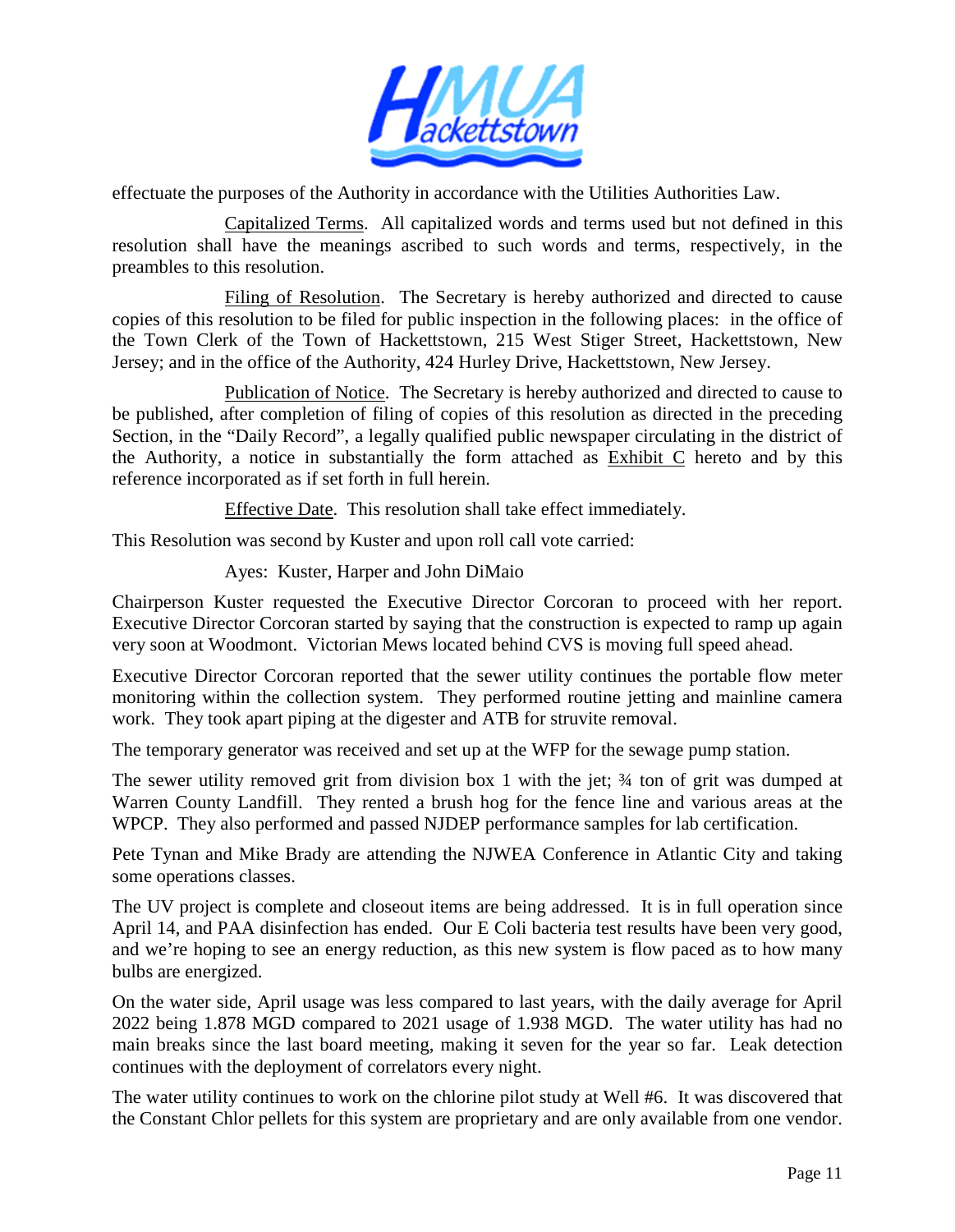

We are now looking to try out the Accutab system which uses larger, and more widely available tablets.

Executive Director Corcoran continued to report that a replacement generator radiator was purchased and installed by HMUA operators at the Mount Olive booster station, which saved on plumber costs. The water utility completed 86 mark out requests. Fire hydrant flushing has been in process and will continue throughout the week. A few minor issues were discovered, but nothing major.

The 1.0 Tank design work permit applications and planning document were submitted to IBank. No comments from the NJDEP to date, and we are still waiting for NJDEP Land Use permits before we can get IBank approval.

The Lead Service Line Replacement project was submitted to the IBank on April 14<sup>th</sup>. The goal is to get the project in the IBank's current fiscal year. We have been pushing all the various review agencies to expedite this project and have been successful with most. The SED approval has been problematic – they have not responded to us after several individuals have emailed and left messages, including the IBank NJDEP reviewer.

We have been able to get into all locations except one home on Liberty Street to confirm line materials and layout, and get photos. We reached out to the one property in Independence and the property owner has signed an individual agreement granting permission to replace their lead service line and allowing Right of Entry to allow HMUA and its contractors to perform work.

The Town of Hackettstown will hold the public hearing and final adoption of the ordinance requiring lead/galvanized service lines to be replaced at it May 12, 2022 Council Meeting.

Executive Director Corcoran stated that last month we discussed required payment plans for customers that are in arrears due to COVID. The state has now extended to June  $15<sup>th</sup>$  the moratorium for those that want to apply for assistance or get on a payment plan. We are required to send monthly letters in English and Spanish to any customer to which we are sending delinquent notice, offering them the payment plan and notifying them that they can also apply for assistance through the Low Income Household Water Assistance Program. This program will provide up to \$1,500 per household for household income at or below 60% of state MHI (\$6,439 a month for a family of four). Nancy has continued to do a great job tackling the ever changing regulations and all the mailings, etc.

Chairperson Kuster thanked Director Corcoran for her report and requested Counselor Zaiter to proceed with his report. Counselor Zaiter suggested the Board convene into Executive Session.

Chairperson Kuster stated he would entertain a motion to convene into Executive Session. Resolution 22-3675 was proposed by Harper who moved its adoption. The motion to convene into Executive Session was seconded by John DiMaio.

Ayes: Kuster, Harper and John DiMaio

Resolution #22-3675